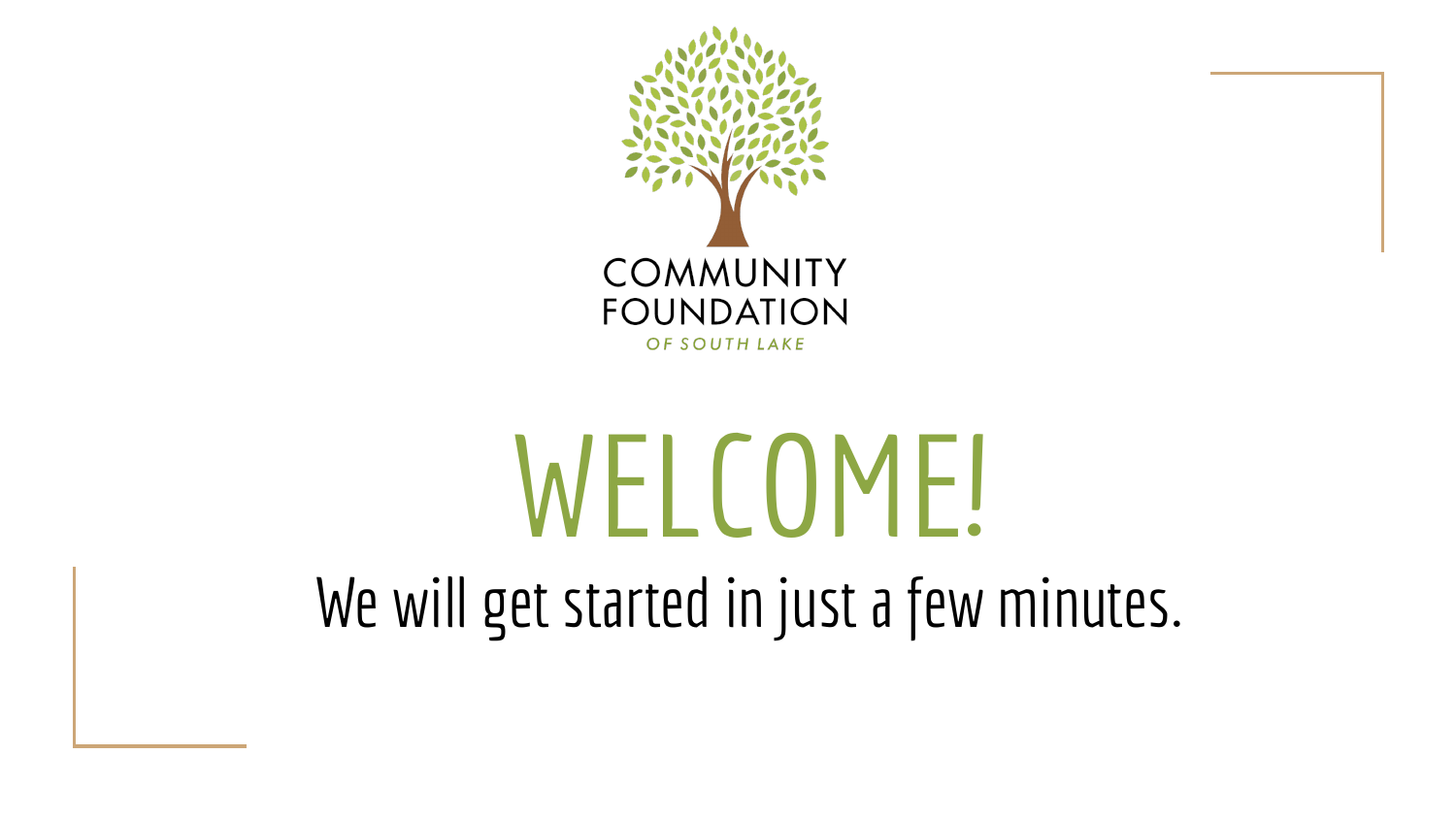# COMMUNITY FOUNDATION OF SOUTH LAKE COMPETITIVE GRANT Q&A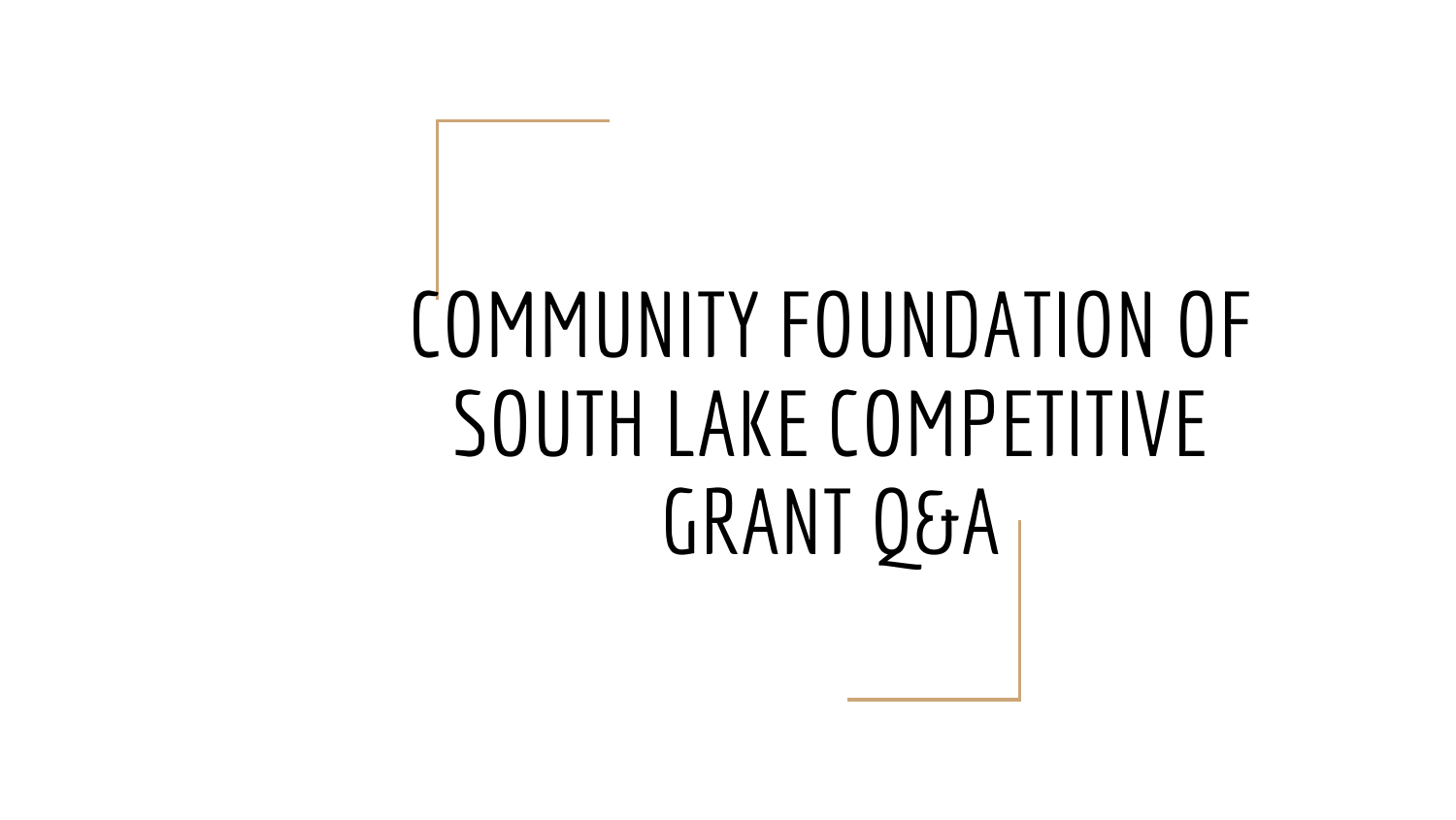## What We'll Cover

- ❖ About the Foundation
- ❖ Grants are Investments
- ❖ Grant Program Information
- ❖ Timeline
- ❖ Quick References
- ❖ Application & Online Portal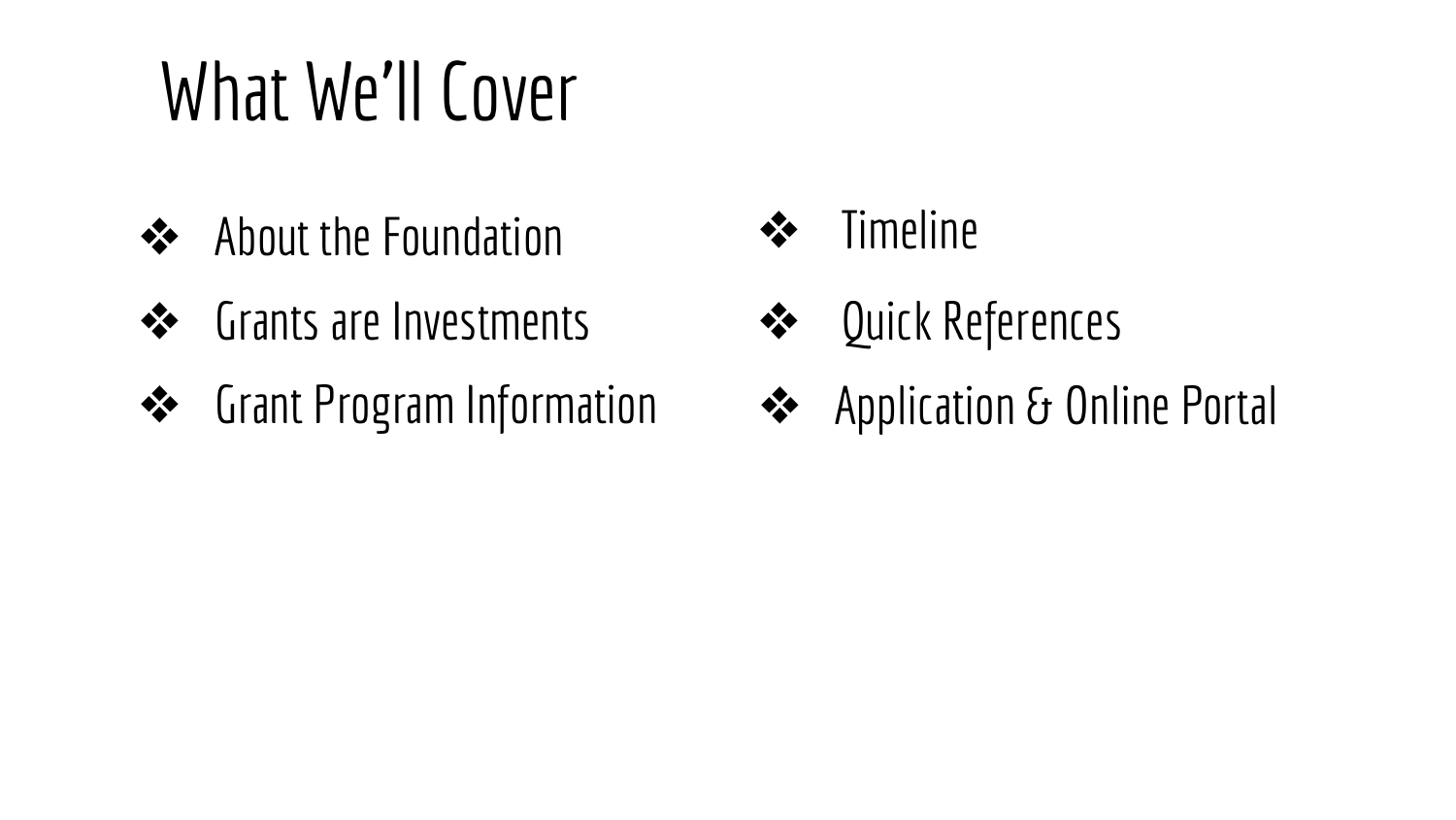## ABOUT THE FOUNDATION

- $\bigstar$  Founded in 1995 as a result of the sale of a portion of the South Lake Hospital. Those involved decided it was important to serve the community and it's growing needs.
- ★ Each year, grants are awarded to non-profit organizations based on stock market return income.
- $\bigstar$  Each grant is vetted by staff and a Grant Committee. Final grant approvals are made by the BOD.
- $\bigstar$  The Foundation is more than a granting organization!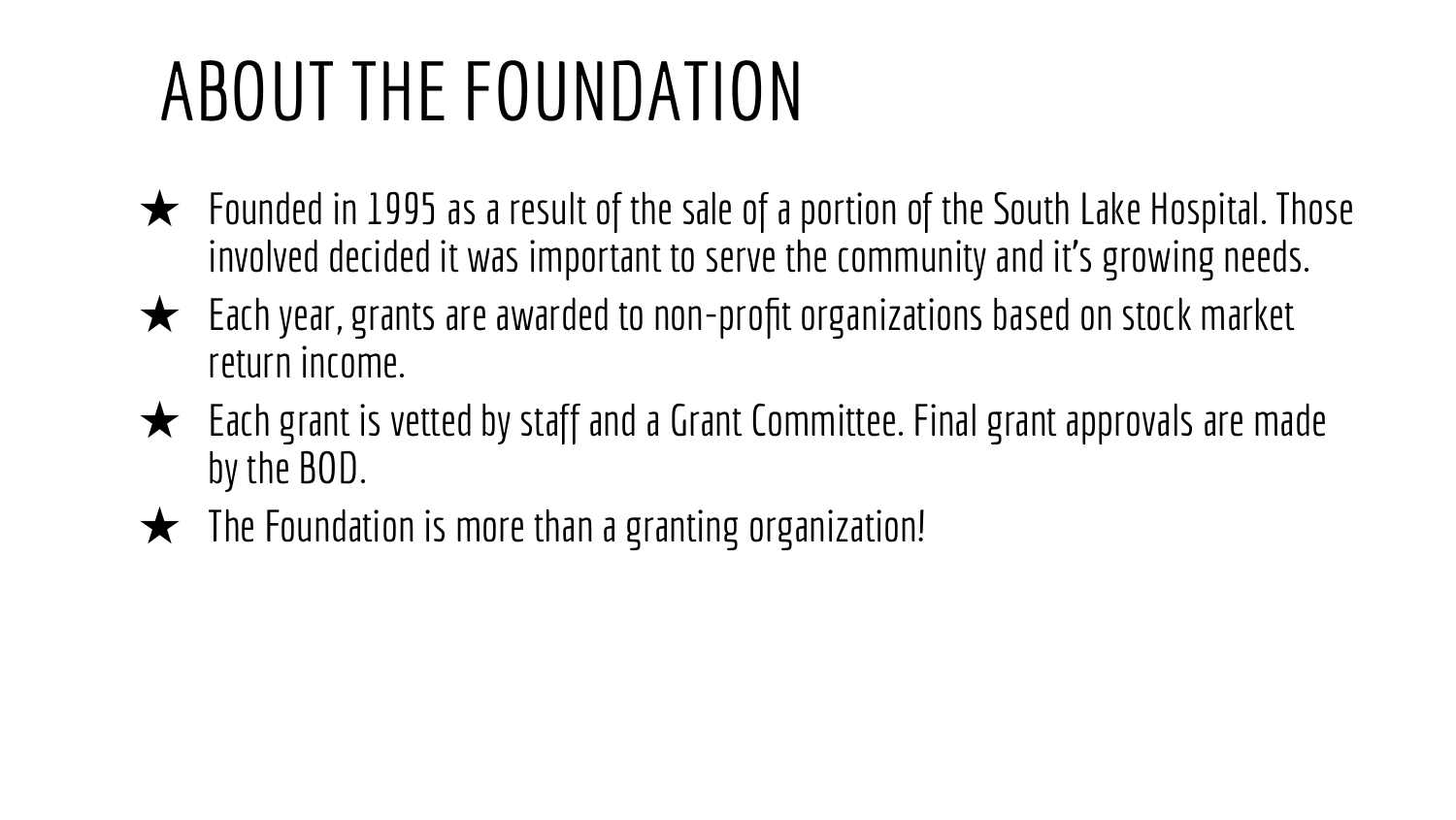### GRANTS ARE INVESTMENTS

- ◆◆ Investing for Change to be made in the **community**
- ◆ Investing for growth of your organizations
- ◆ Investment in organizations who are investing

in themselves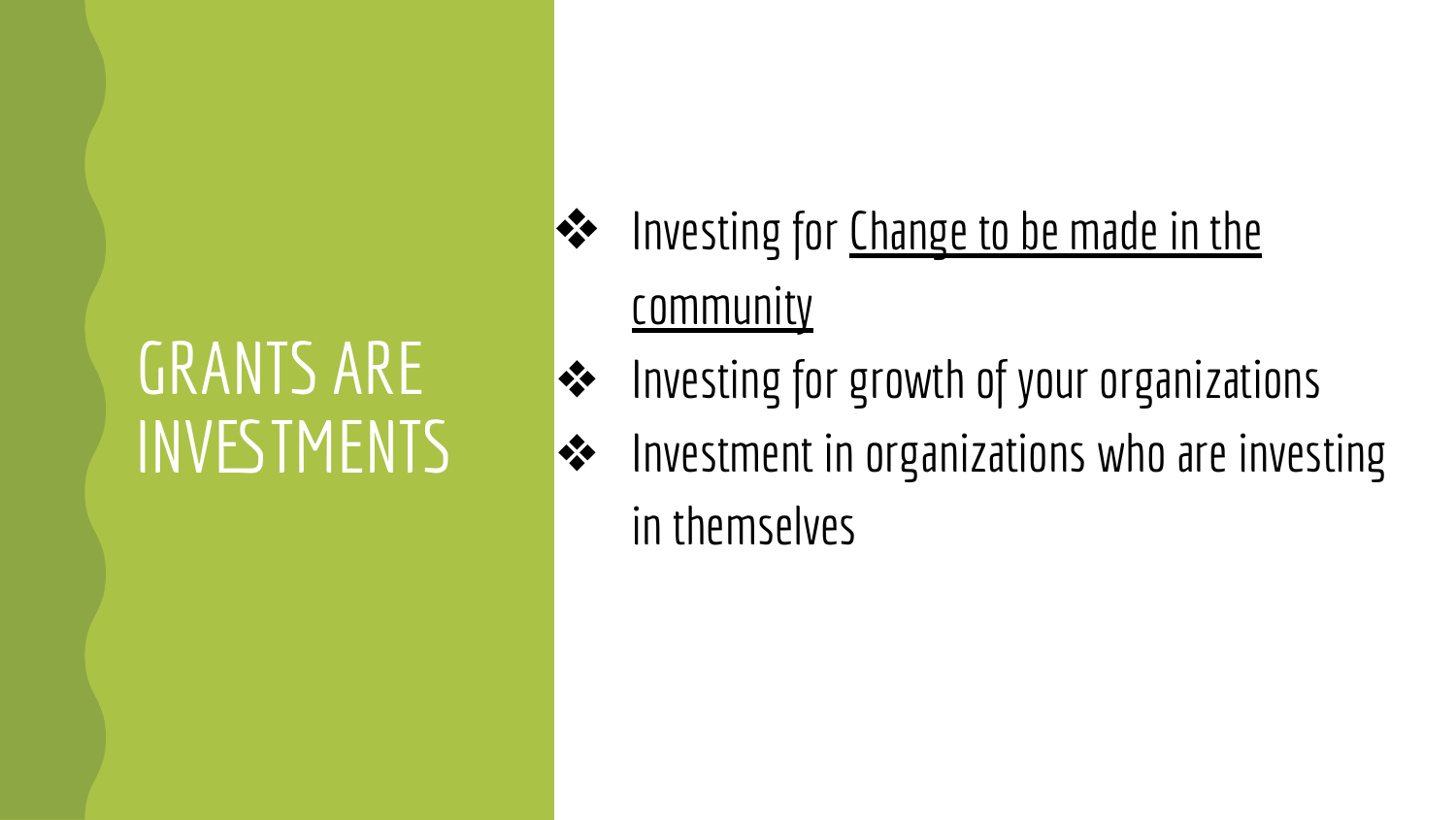## 2022 Focus Areas



- ◆ **Education youth/adults**
- ◆ **Health and Wellness**
- **Operational Support**

**Women's Giving Alliance** does not have set focus areas but only supports programming that is provided for women and children in south Lake County.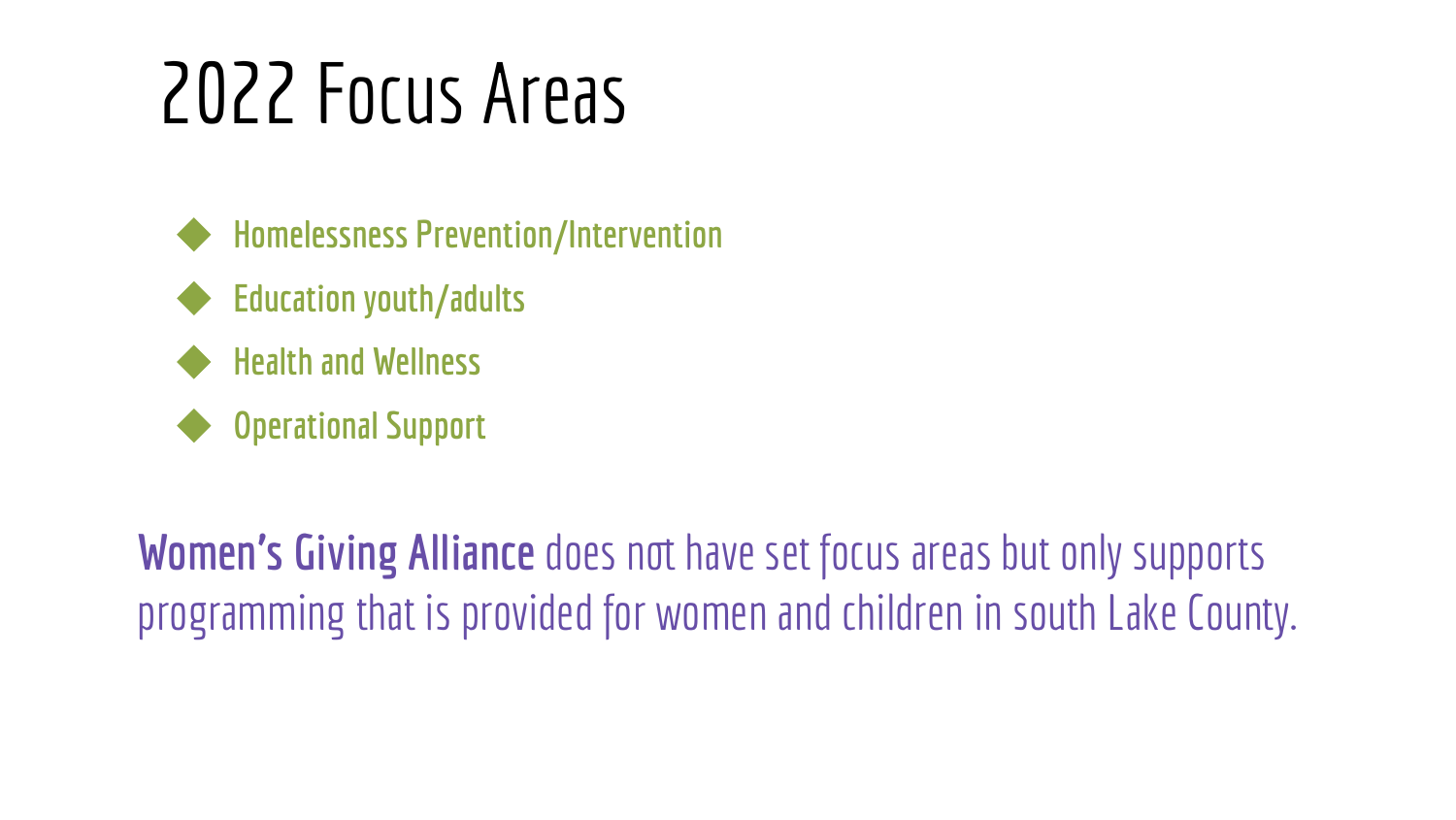### **ELIGIBILITY**

- → Program must serve residents in southern Lake County (Mascotte, Ferndale, Minneola, Groveland, Montverde, Stuckey, & Clermont, including 4 Corners)
- $\rightarrow$  Must be a 501(c)3, in good-standing and operating for at least 3 years; 1 year of financial information.
- → Organization does not have to be physically located in Lake County.
- → Refer to our 'Apply for a Grant' page for extensive information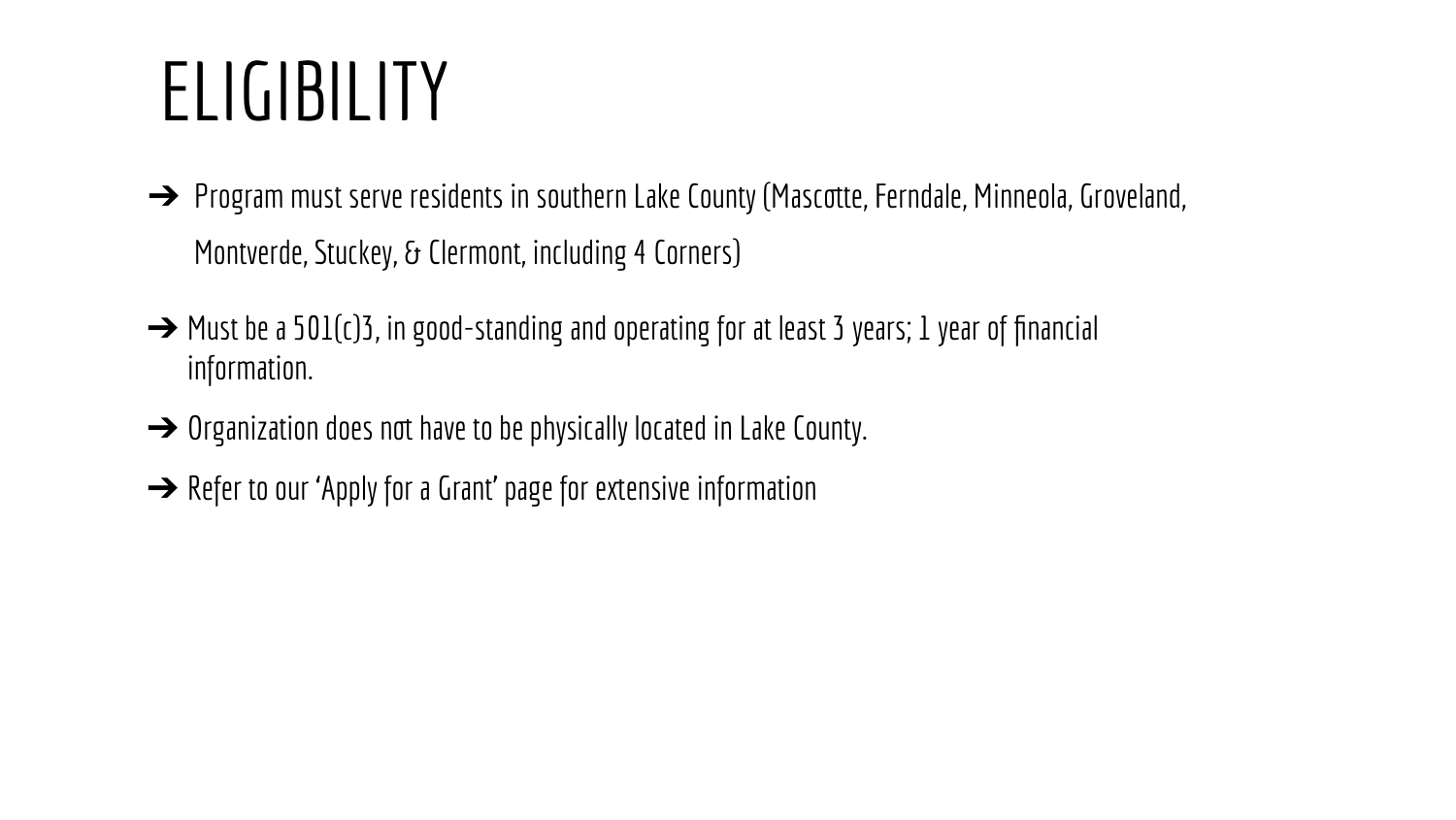### SUBMITTING YOUR APPLICATION

- ●Visit our website [www.cfslc.org](http://www.cfslc.org/) and click on the **Impact** tab and then **Apply for a Grant**
- ●Must be submitted by 11:59pm on July 29th to be eligible. Unfortunately, no exceptions.
- Funding asks:
	- Up to \$25,000 for CFSLC grants (including up to 20% of indirect costs).
	- $\cdot$  Up to \$28,000 for WGA
- Please provide EXACTLY what is being asked!
	- Answer the application questions thoroughly, yet concisely.
	- Utilize the narrative section provided as it relates to the budget.
	- Provide all attachments as required.
	- All items must be submitted ON THE SITE!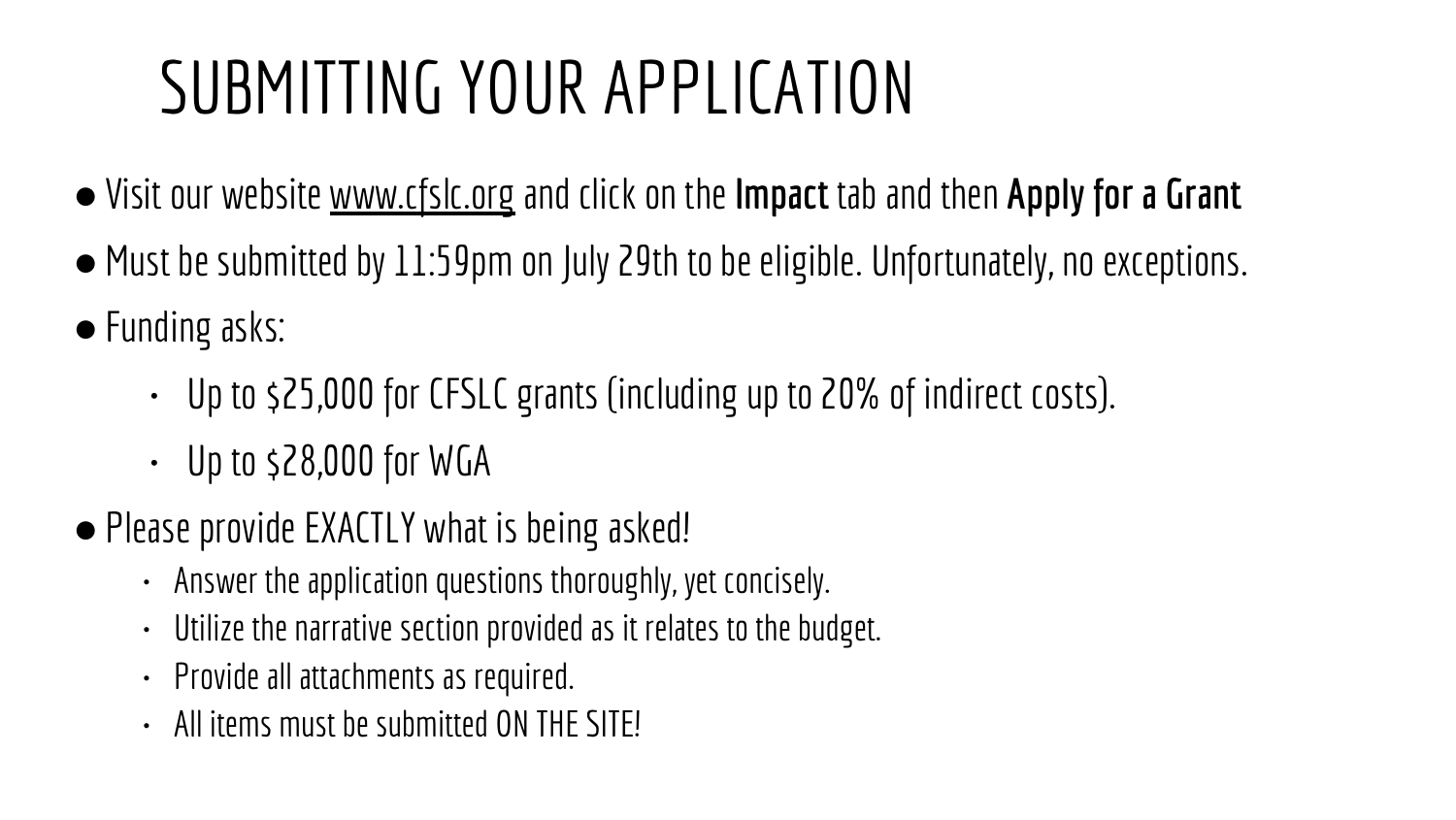## SUBMITTING YOUR APPLICATION

- ❖ Try not to duplicate organizations in the system. If your organization has applied to WGA or CFSLC grants in the last two years you it is in the system. Contact [brittany@cfslc.org](mailto:brittany@cfslc.org) to have your name or whomever will be applying added to the system.
- ❖ Don't wait until the last minute to submit.
- ❖ Ask questions well before the deadline!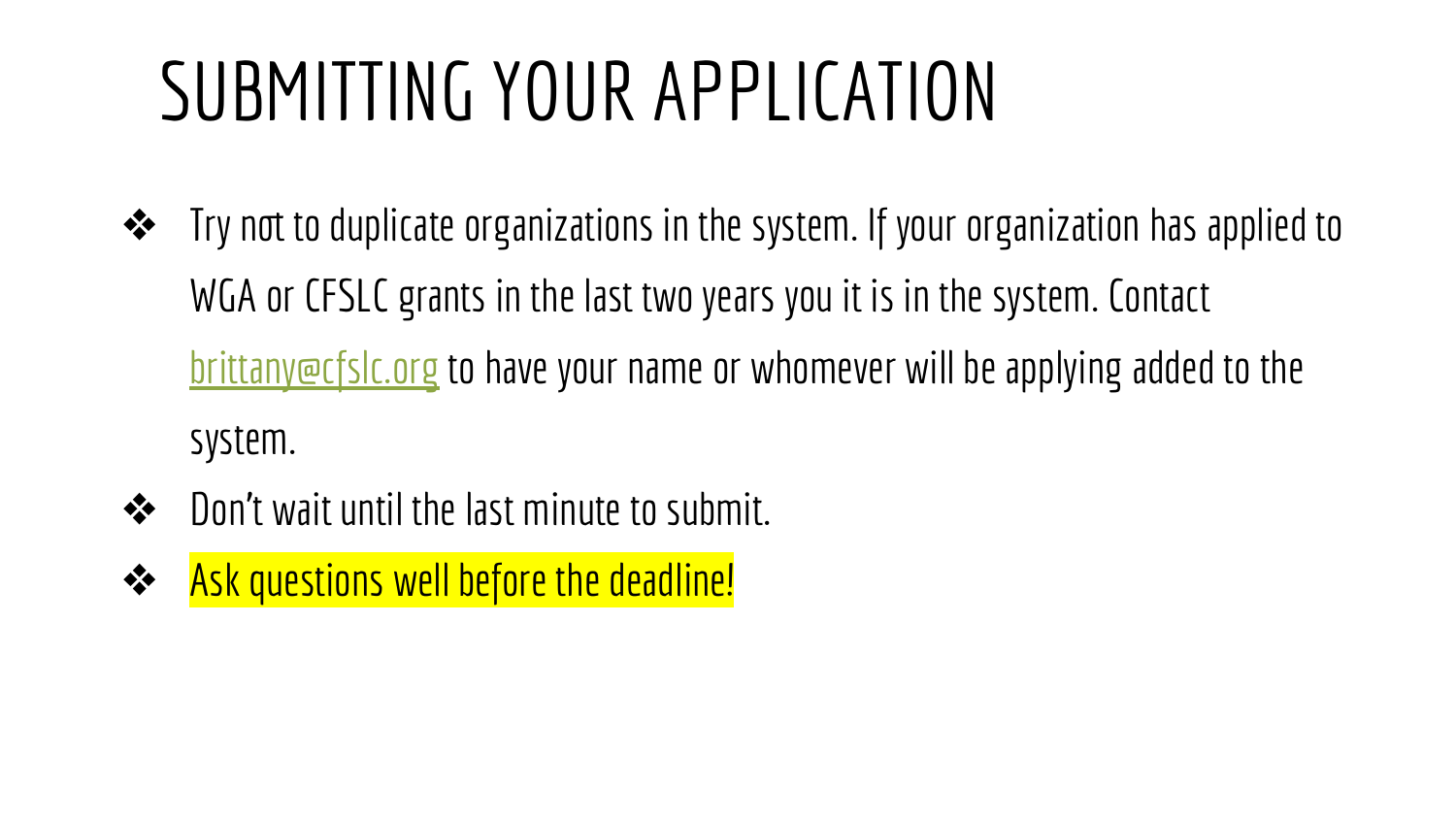### PROGRAM IMPACT

#### KNOW YOUR IMPACT BEFORE APPLYING!

- ●OUTPUTS = Number of people served/number or type of services provided
- ●OUTCOMES = What happened or will happen as a result of those outputs implemented.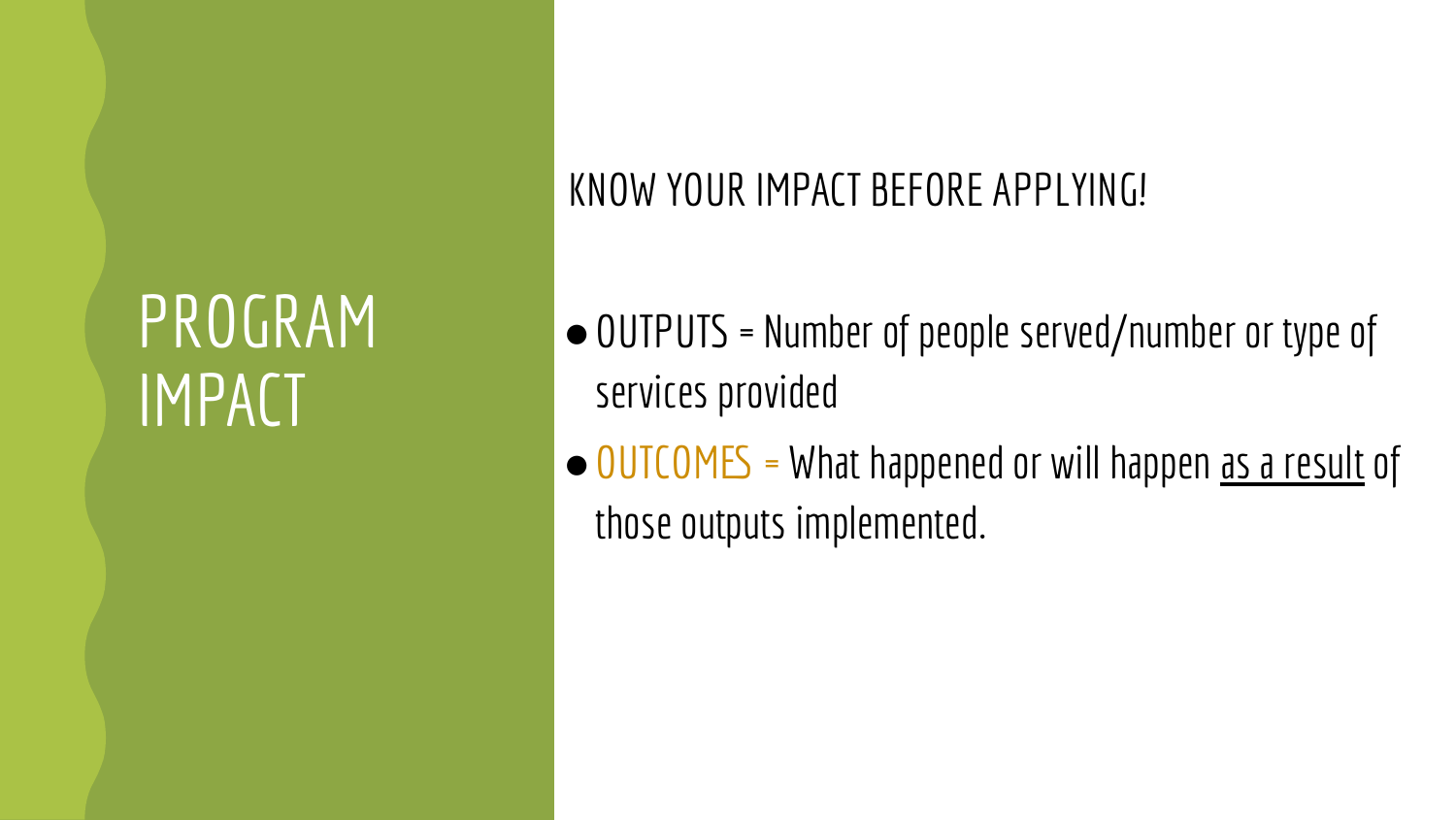### GRANT REPORTING

#### ONE REPORT!

- o Submit on time!
- o Reporting forms will be assigned online under 'Follow Ups.'
- o Includes financial and impact information
- o Some information will be pre-populated for you based on goals established.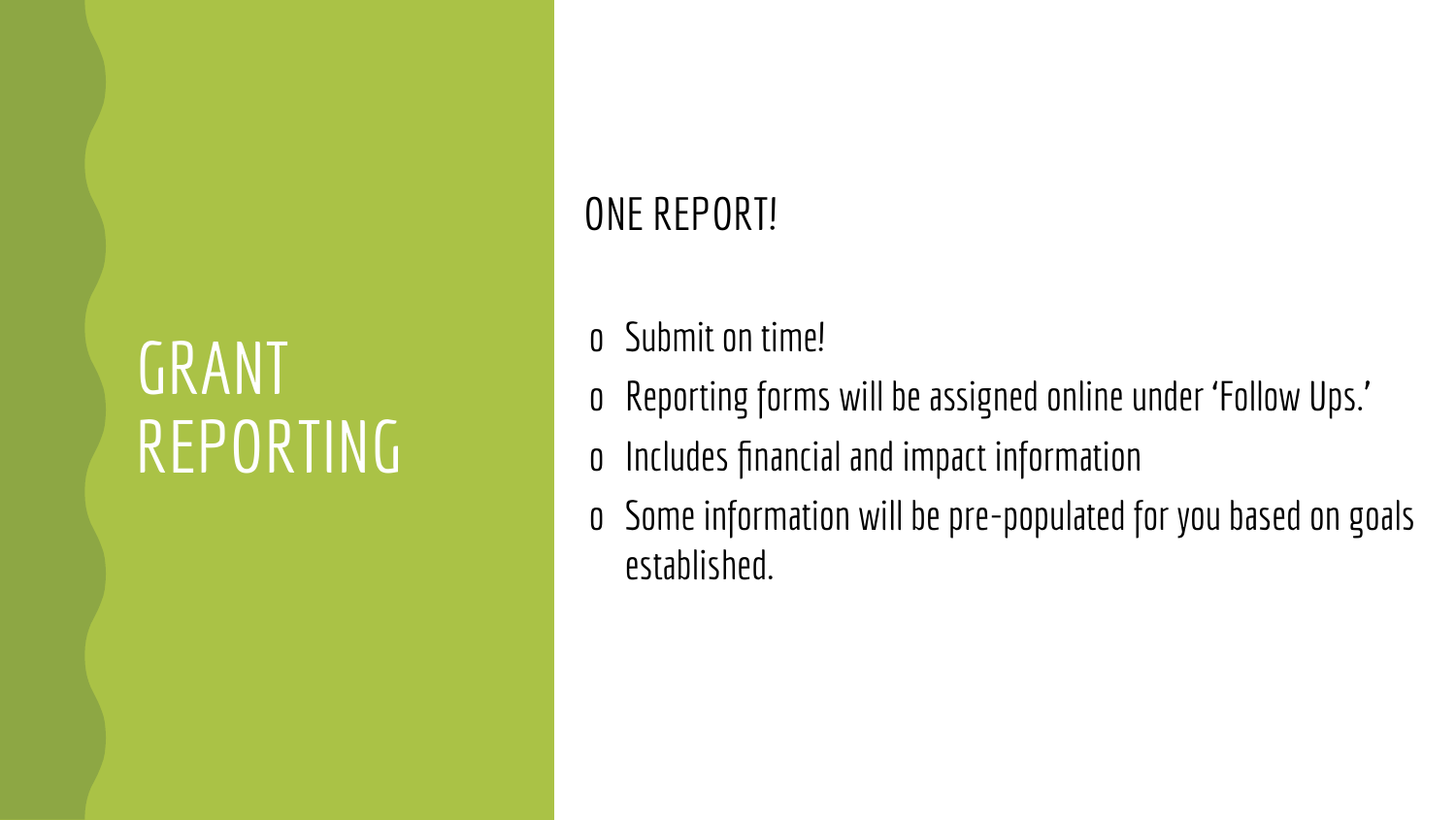#### **GRANT PORTAL SITE:**

<https://www.grantinterface.com/Home/Logon?urlkey=cfsl>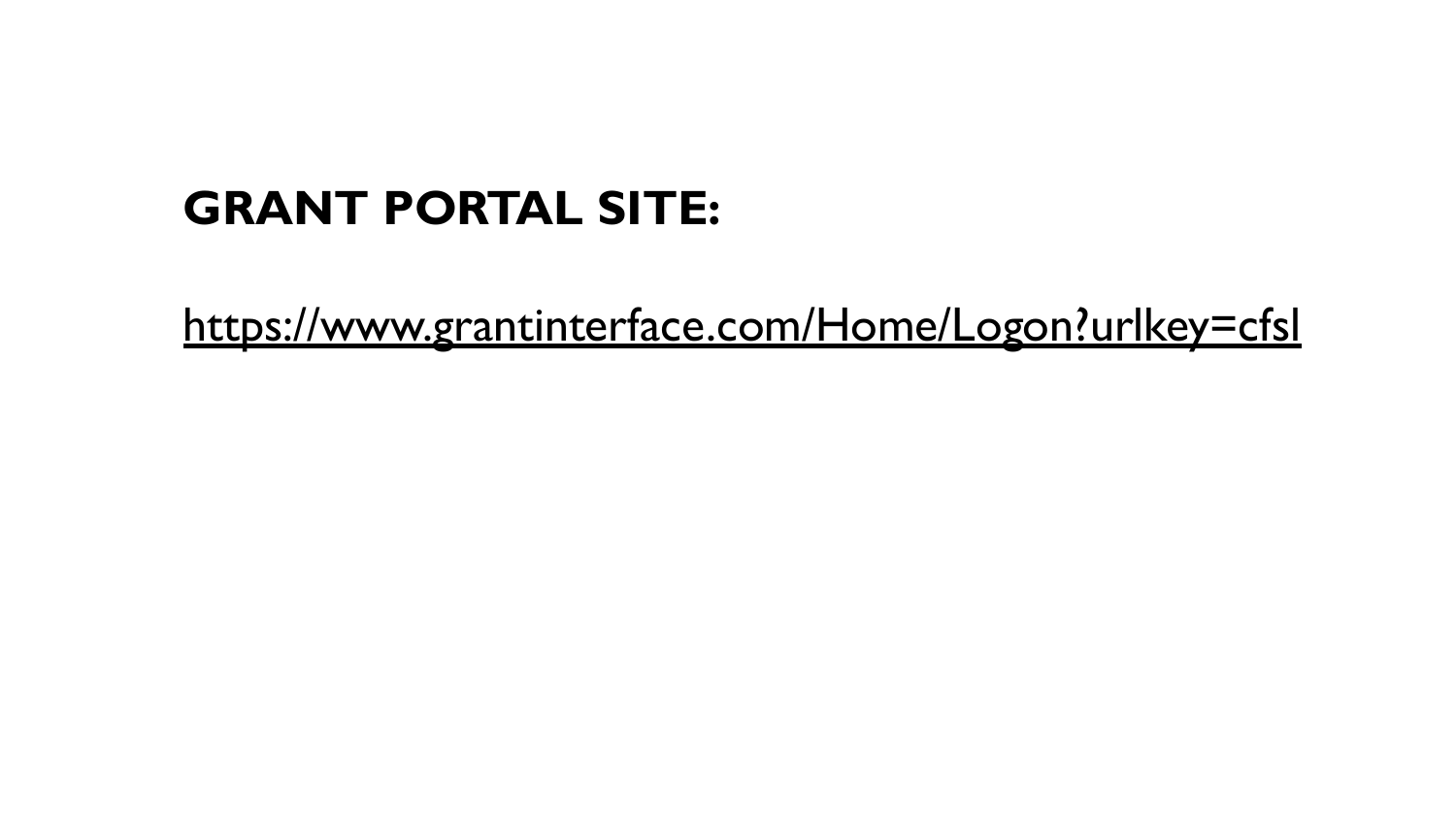## **PUT YOUR BEST FOOT FORWARD!**

- ➢ Not serving residents of South Lake County; applicable to all requests!
- $\triangleright$  Missing required application information
- $\triangleright$  Incorrect or inconsistent financial information
- ➢ Not having an appropriate programmatic outcome evaluation method
- $\triangleright$  Ambiguous information in the application
- $\triangleright$  Inability to show your program's impact

Double check your application!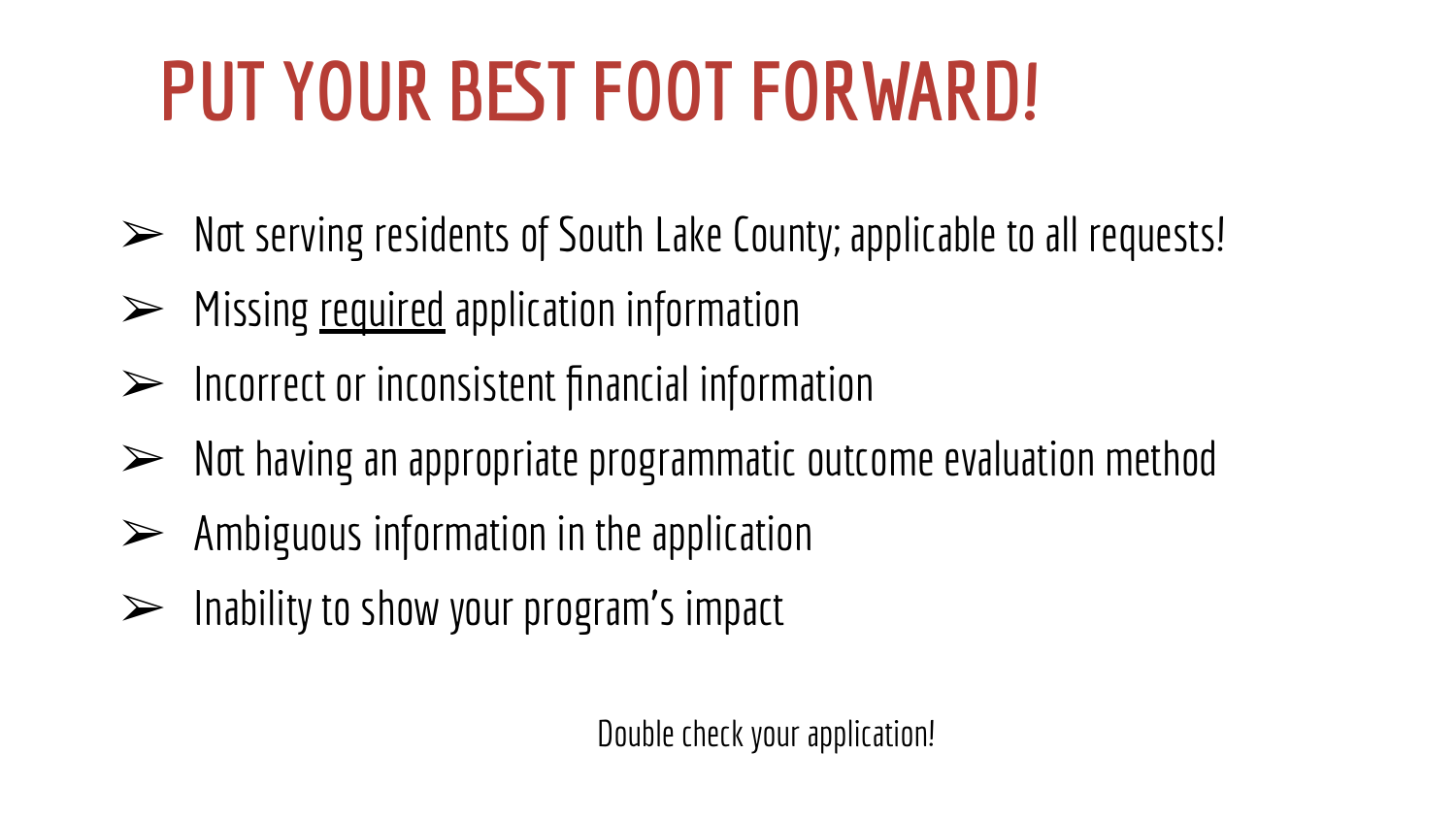### TIMELINE

- ~ July 1-29th at 11:59pm: Submit Grant Applications
- ~ August- September: Application reviews and evaluations
- ~ October: Funding designations and notifications to applicants
- ~ October and November: Grants awarded

#### **Should you get anxious…refer back to this timeline…available at www.cfslc.org!**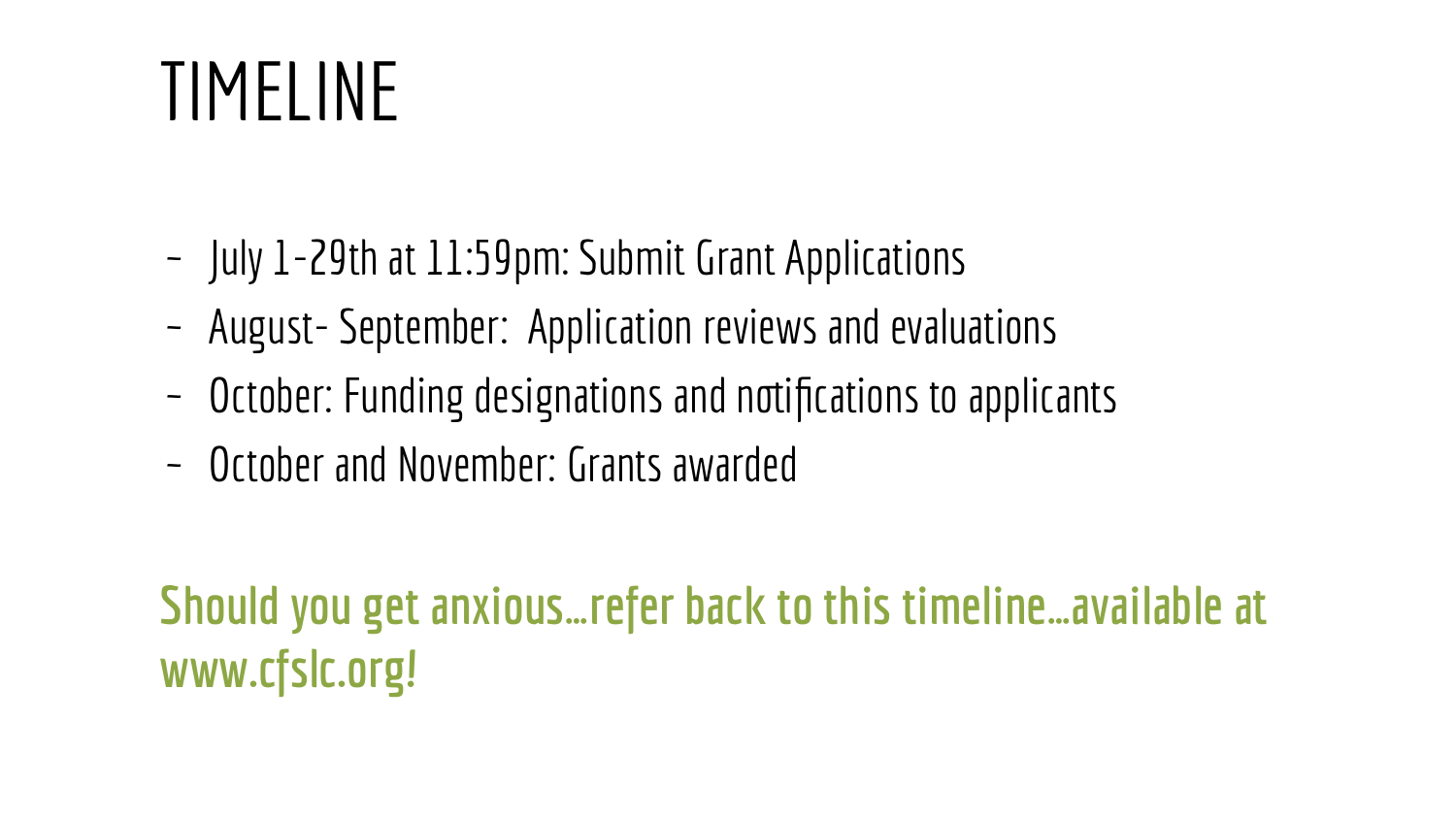### HOW WE WORK WITH YOU

This is a partnership…

- ●Contact if you run into issues with your program, org or execution of the grant.
- ●Connecting to other resources when appropriate.
- Let's talk! Sometimes a conversation sparks ideas.